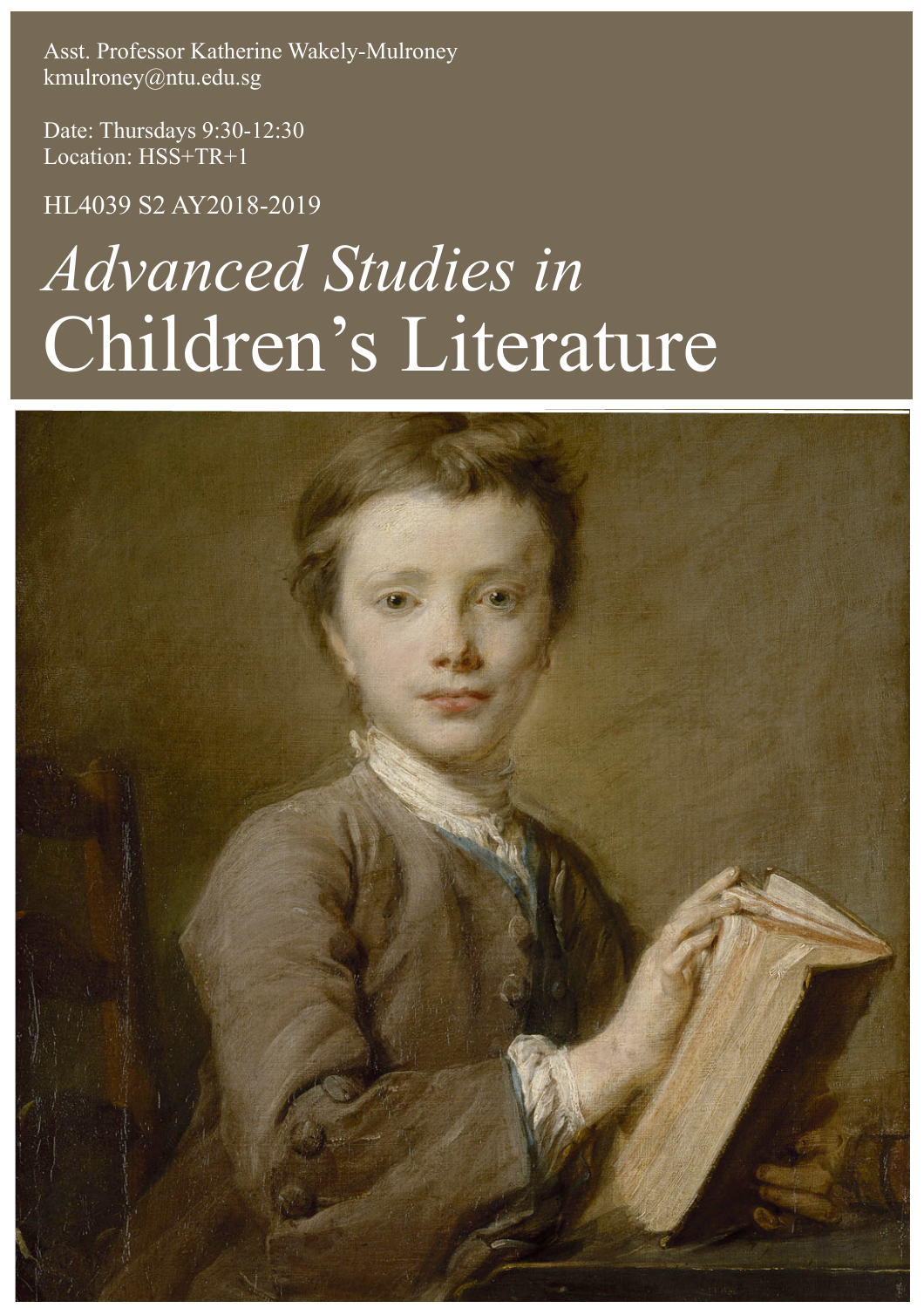## **Description**

Books for young readers are often conceived of in terms of their straightforwardness. Focussing on children's literature from the eighteenth to the mid-nineteenth centuries, this course locates that which is experimental, ideologically complex, and formally intricate in apparently simple texts. Exploring a diverse range of primary sources, students will consider the role children's literature has played in the development of modern childhood as an aesthetic, social, and commercial construct. We will also examine the intersection between children's literature and fields such as book history and religious studies. Identifying a series of critical concepts essential to the conceptualization and production of early children's literature (among them easiness, gradation, and abridgment), students will consider how eighteenth- and nineteenth-century writers have sought to convey challenging themes to young audiences as comprehensibly, appealingly, and, at times, intensively as possible. How is the threat of child mortality treated in the *New England Primer*'s rhyming alphabet (1727) and Christina Rossetti's verse parable *Goblin Market* (1862)? How do Isaac Watts and George MacDonald respond differently to the challenge of introducing young readers to Christian theology? What taxonomic comparisons might we locate between John Newbery's eighteenth-century compendiums and Victorian children's periodicals? This course will also develop students' skills in using archival databases such as Eighteenth-Century Collections Online, Nineteenth-Century Collections Online, and HathiTrust Digital Library.

# **Required Texts**

- Charles and Mary Lamb, *Tales from Shakespeare* (1807)
- Charles Kingsley, *The Water-Babies* (1863)
- George MacDonald, *The Princess and the Goblin* (1872)

**NOTE:** All other readings will be posted on NTULearn or are available via Eighteenth-Century Collections Online, Nineteenth-Century Collections Online, or HathiTrust Digital Library.

#### **Assessments**

Participation: 15% Presentation:  $10\%$ Term Paper: 25% Final Exam: 50%

## **Deadlines and Late Penalties**

Class presentations will take place on **Thursday, April 2nd**, and the Term Paper is due on **Thursday, April 16th**. For the latter, please submit a hard copy of your work at the beginning of class, and a soft copy via Turnitin (uploaded no later than 9:30 on the due date). Late work will be penalized one half-mark per day late (an A paper submitted one day late would drop to an A-, etc.) and will not receive written feedback. Late work will only be accepted within 48 hours of the deadline.

## **Schedule**

## **1. January 16th - Introduction**

*•* The *New-England Primer* (1727)

## **2. January 23rd - Easiness**

- Isaac Watts, *Divine Songs* (1715)
- Isaac Watts, "A Serious Address to Children and Youth, relating to the great and necessary Duty of Prayer" *Prayers Composed for the Use and Imitation of Children* (1728)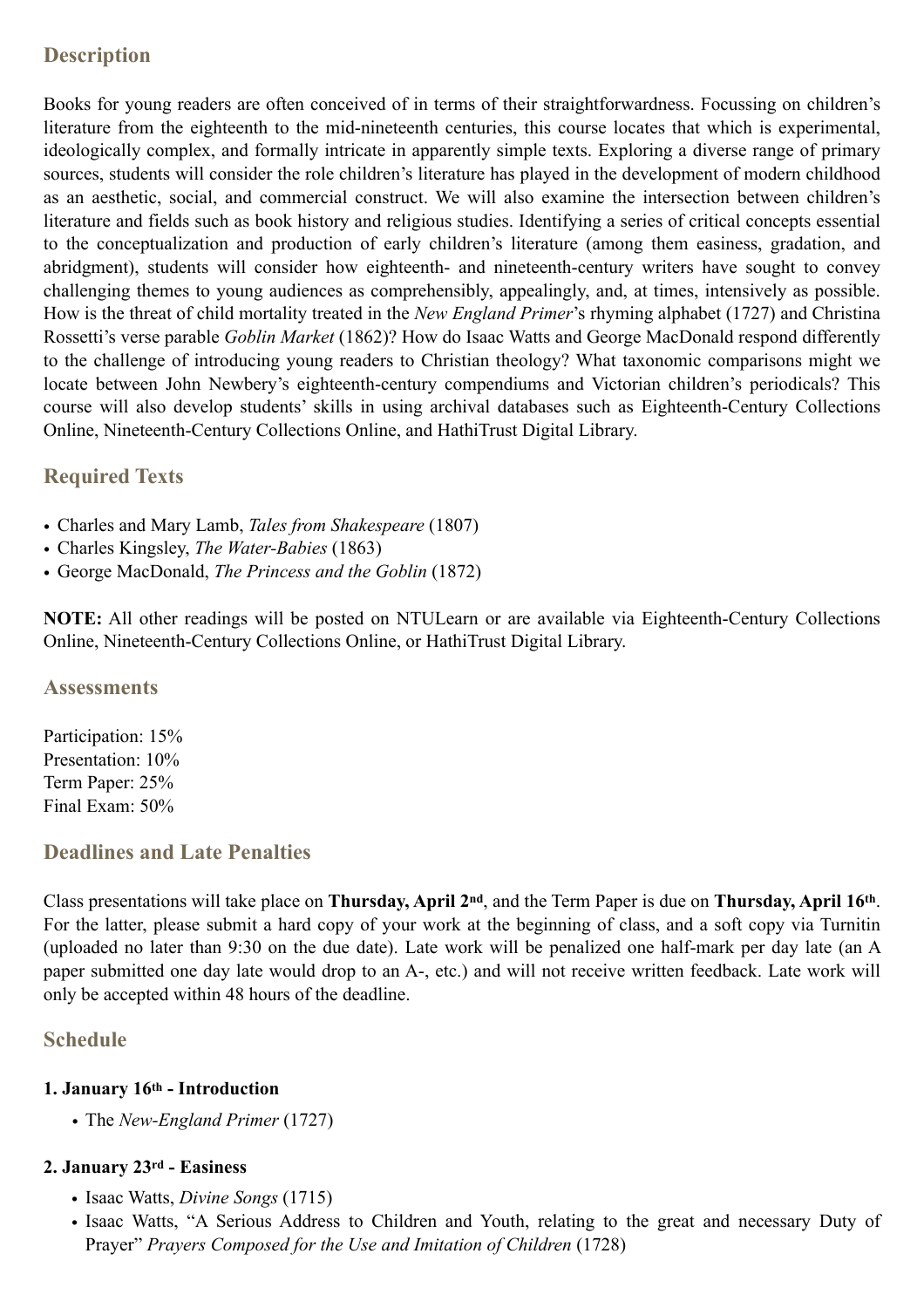#### **3. January 30th - Compendiousness**

- Thomas Boreman, *A Description of 300 Animals* (1730)
- John Newbery, *Nurse Truelove's New Year's Gift* (1786); *Tom Thumb's Folio* (1791)

#### **4. February 6th - Gradation**

• Anna Letitia Barbauld, *Lessons for Children* (1787-1788)

#### **5. February 13th - Conversations**

- Anna Letitia Barbauld and John Aikin, *Evenings at Home* (1792-1796)
- Charlotte Smith, *Conversations Introducing Poetry* (1804)

#### **6. February 20th - Abridgment**

• Charles and Mary Lamb, *Tales from Shakespeare* (1807)

#### **7. February 27th - Heterogeneity: Content**

• Charles Kingsley, *The Water-Babies* (1863)

#### **8. March 12th - Heterogeneity: Form**

• Charles Kingsley, *The Water-Babies* (1863)

#### **9. March 19th - Metre and Meaning**

*• Christina Rossetti, Goblin Market (1862)*

#### **10. March 26th - Miscellaneousness**

*• Aunt Judy's Magazine* 

#### **11. April 2nd - Group Presentations**

#### **12. April 9th - Darkness and Light**

• George MacDonald, *The Princess and the Goblin* (1872)

#### **13. April 16th - Form and Address**

• George MacDonald, *The Princess and the Goblin* (1872)

#### **RECOMMENDED SECONDARY READINGS**

- Bottoms, Janet. "'To read aright': Representations of Shakespeare for Children", *Children's Literature* 32 (2004): 1-14.
- Brown, Gillian. "The Metamorphic Book: Children's Print Culture in the Eighteenth Century", *Eighteenth-Century Studies* 39.3 (2006): 351-362.
- Crain, Patricia. *The Story of A: The Alphabetization of America from The New England Primer to The Scarlet Letter*. Stanford UP, 2000.
- Demers, Patricia. *Heaven Upon Earth: The Form of Moral and Religious Children's Literature*. University of Tennessee, 1993.

Grenby, Matthew. *The Child Reader, 1780-1840.* Cambridge UP, 2011.